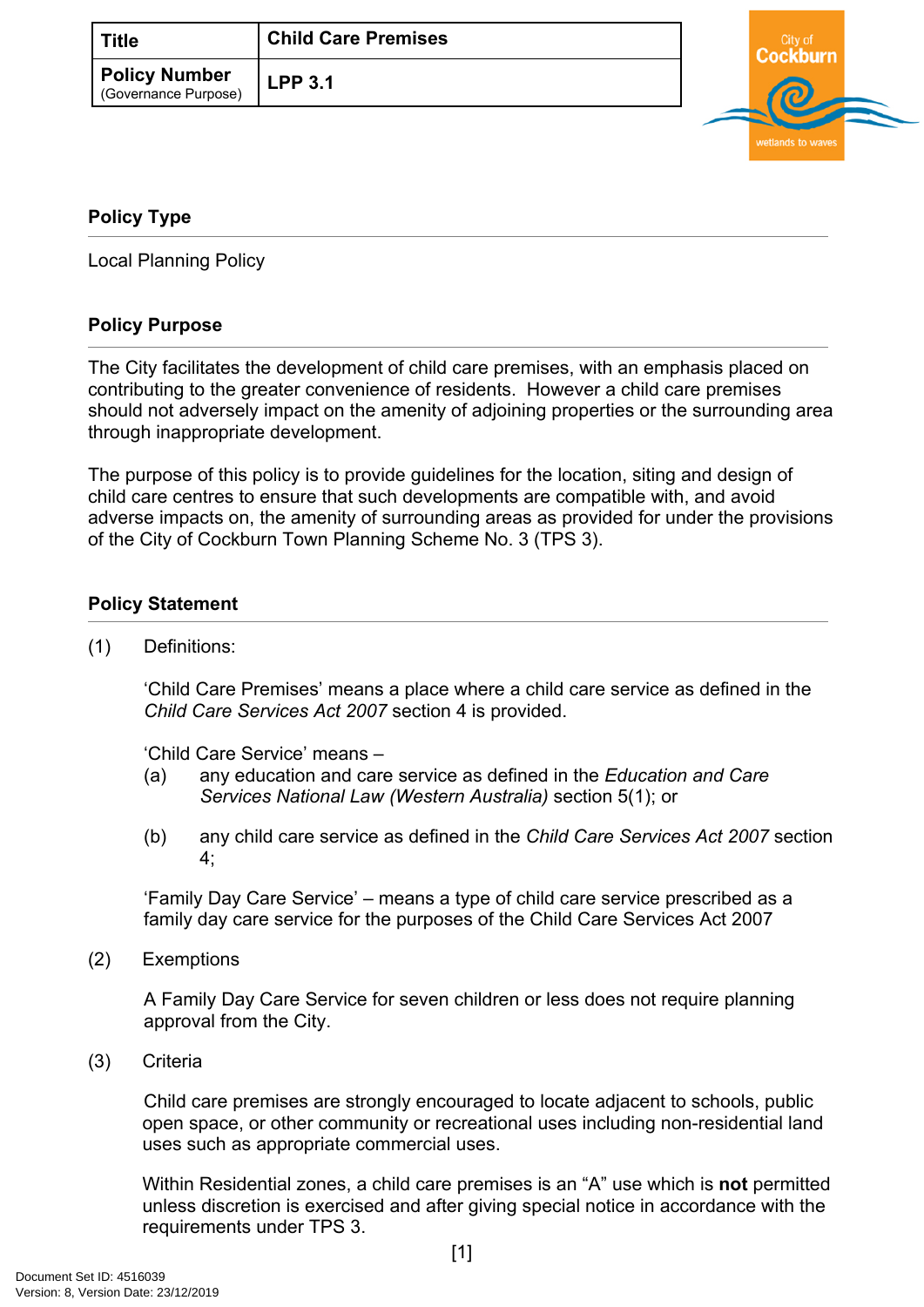| Policy Number<br><b>LPP 3.1</b><br>(Governance Purpose) |  |
|---------------------------------------------------------|--|

Where applications for child care premises are received, the following criteria should be taken into account:-

- 1. Location and Residential Amenity
	- (a) Sites in close proximity to busy intersections or Primary Regional Roads and Other Regional Roads are not preferred due to issues of traffic conflict, noise and possible health implications associated with vehicle emissions.
	- (b) Child care premises should be located adjacent or within close proximity to public transport routes.
	- (c) The built form of the development should be consistent with the scale and character of the locality and should lend itself to domestic (residential) architecture if located in a residential setting.
	- (d) The proposed materials, colours and finishes should be sympathetic to surrounding development.
	- (e) The layout and design of child care premises shall include noise attenuation measures to ameliorate the impact of the use on adjoining and surrounding properties (if applicable). Noise-generating activities such as play areas, vehicle access ways, car parking areas and any plant and equipment are to be located away from noise-sensitive land uses, such as residences.
	- (f) In order to maintain the visual amenity of the locality, landscape screening to car parking areas from the street and adjoining premises is required. Existing and proposed major plantings must be detailed on site plans, with proposed landscaping incorporating dense shrubs and trees. Wherever possible, retention of existing mature vegetation will be encouraged by the City (providing on-site safety is not compromised).
	- (g) Child care premises will not be supported within cul-de-sacs or on lots with a battle-axe access leg.
- 2. Site Design
	- (a) The site is to have a regular shape, with a minimum lot area of 1,000m<sup>2</sup> and an effective frontage of 20m to provide the opportunity for design aimed at minimising the impact on surrounding residential properties.
	- (b) Site coverage is required to be a maximum of fifty per cent (50%) to allow for adequate open space, residential character and car parking areas.
	- (c) The first 2.m from the front boundary of the lot shall be landscaped as a minimum. Secondary street frontages shall have a minimum 1m landscaping strip.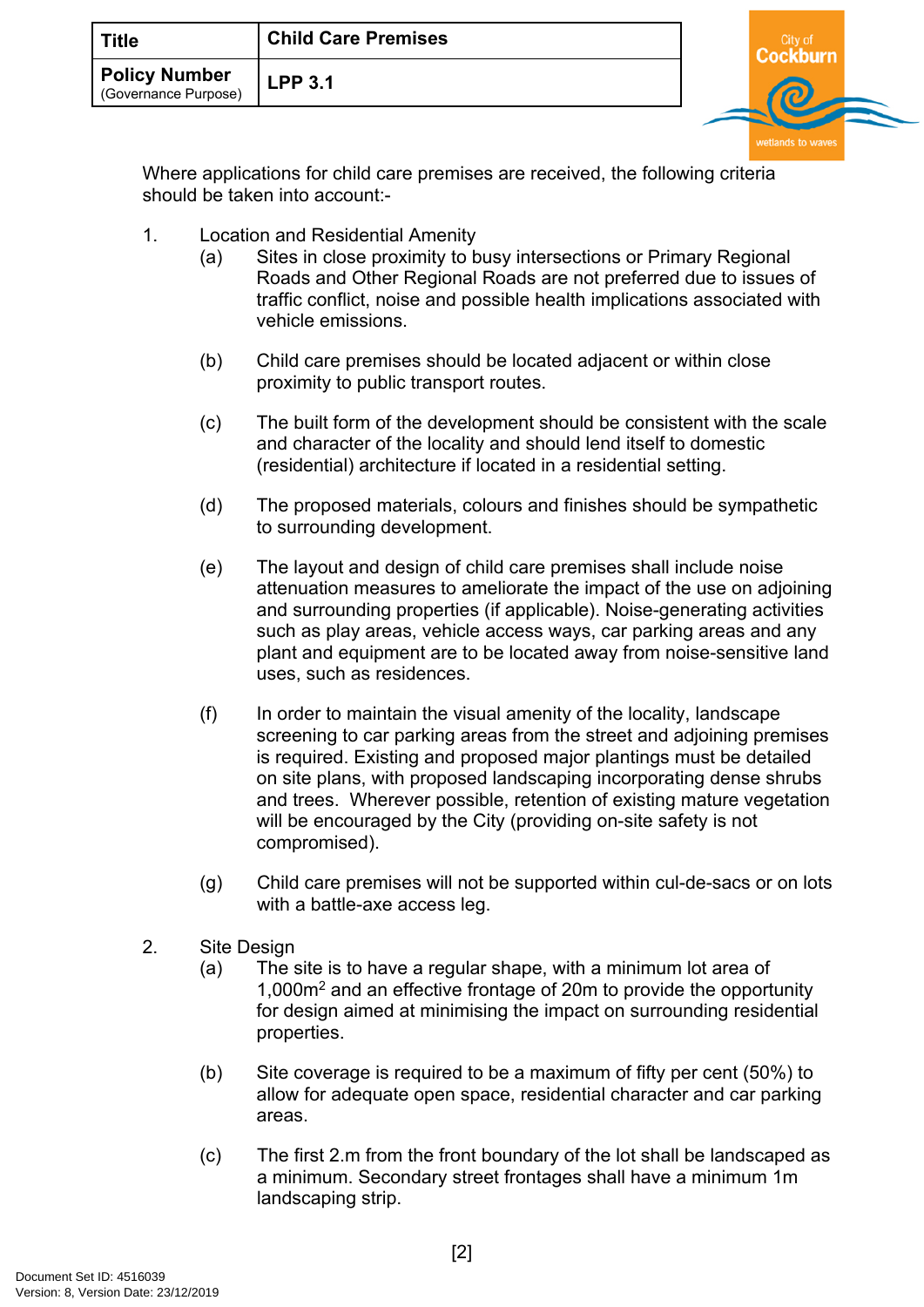| <b>Title</b>                                 | <b>Child Care Premises</b> | City of |  |
|----------------------------------------------|----------------------------|---------|--|
| <b>Policy Number</b><br>(Governance Purpose) | <b>LPP 3.1</b>             |         |  |

- 3. Landscaping
	- (a) The first 2m from the front boundary of the lot shall be landscaped as a minimum.
	- (b) Secondary street frontages shall have a minimum 1m landscaping strip.
- 4. Outdoor Play Areas
	- (a) Outdoor play areas should be located so as to minimise their impact on the amenity of the adjoining properties whilst taking advantage of solar orientation where possible. Outdoor play areas should be screened from sources of pollution, such as car parking areas and roads, by appropriate fencing and/or dense vegetation.
	- (b) A portion of the outdoor play area is required to be covered with a shade structure for sun protection. The colours and materials of this shade structure should be sympathetic to surrounding development.
	- (c) Where the play area is located in the front setback area, fencing of this area shall be predominantly open. Fencing should not appear solid, adversely affecting in particular residential Streetscape or cast shadows over the play area. These same requirements also generally apply to secondary street frontages (recognising some sections of screen fencing will be necessary).
- 5. Parking and Traffic
	- (a) Car parking areas should be purposely located on-site so as to be visible from the street to encourage patrons to park on-site instead of on road verges. Car parking bays that are the least visible or accessible should be allocated for staff use.
	- (b) Car parking areas are required to be landscaped with the objective of providing shade and softening the impact of car parking and the development on the streetscape.
	- (c) On-site parking provision is to be in accordance with the requirements of TPS 3:

1 bay: 1 employee, PLUS 1 bay: 10 children

- (d) Parking for larger vehicles (buses and service vehicles) should be considered in the design and layout of parking areas.
- (e) Traffic associated with a child care premises is not to unreasonably reduce the function and safety of the local road network Vehicle access to and from the site must be available in forward gear, achieved through adequate on-site manoeuvring.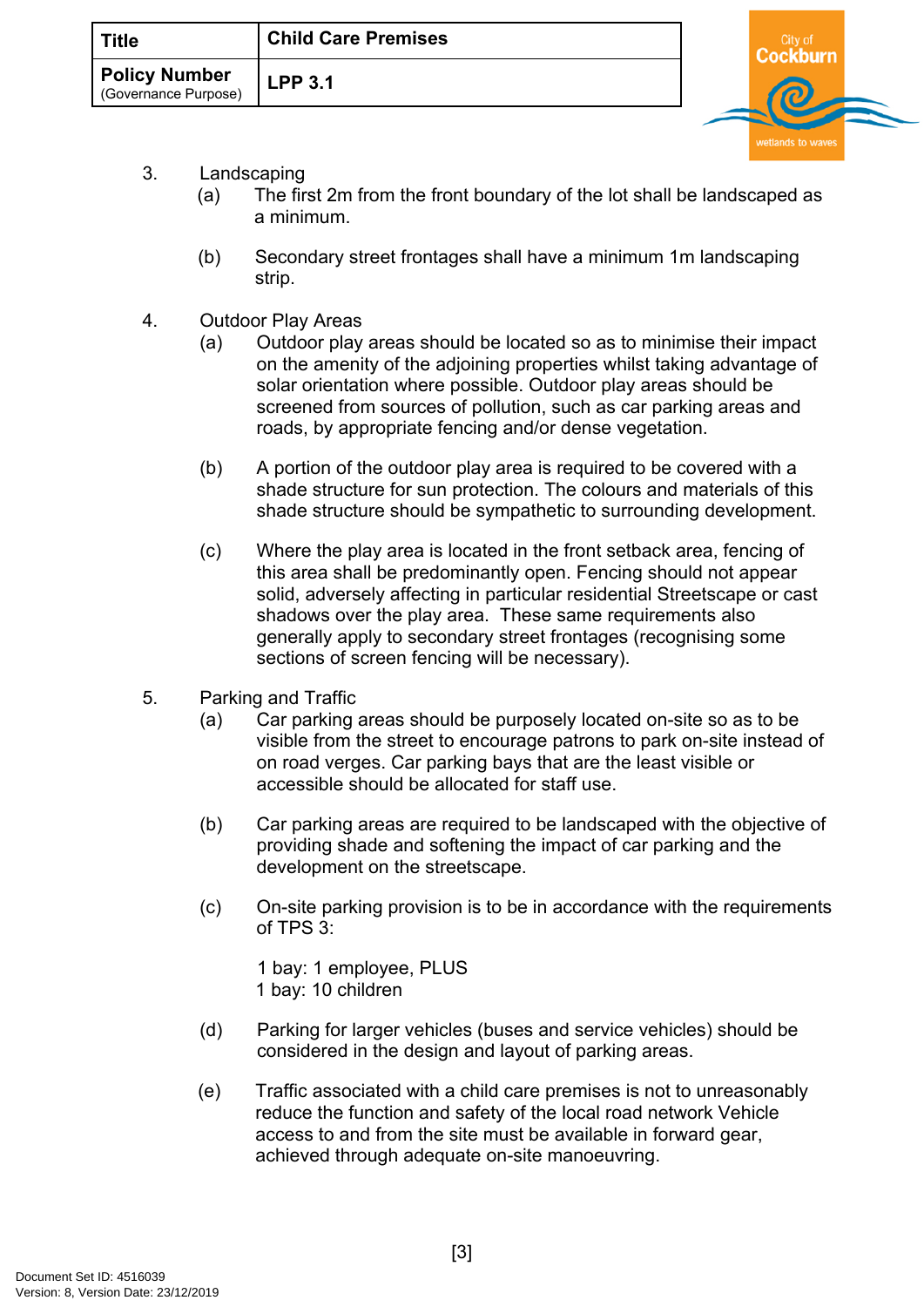| Title                                        | <b>Child Care Premises</b> | ∩itv o |  |
|----------------------------------------------|----------------------------|--------|--|
| <b>Policy Number</b><br>(Governance Purpose) | <b>LPP 3.1</b>             |        |  |

- (f) Pedestrian movement across and/or through parking provided for a child care premises is to take place on dedicated pedestrian paths (for parent/child safety).
- 6. Hours of Operation

Days and times of operation shall generally be restricted from Monday to Friday, from 6.00am to 7.00pm and Saturday, from 8.00am to 4.00pm, unless otherwise approved by the City.

7. Signage

All signage associated with the child care premises shall be consistent with the City's Signage Policy, in addition to addressing the following:-

- (a) be compatible and sympathetic to adjoining development to ensure the amenity of the surrounding area is maintained;
- (b) not be placed in a location that detrimentally interferes with the visibility of traffic and pedestrians entering and leaving the lot, adjacent property or roadway;
- $(c)$  not display signs exceeding  $1m<sup>2</sup>$  in aggregate;
- (d) not include Pylon signs.
- 8. Bin Storage Areas

Applications for planning approval must include details of cleaning areas, bin storage and rubbish removal. The following are standard requirements for bin storage areas:-

- (a) A floor area not less than 3m x 3.5m excluding the area of any access way;
- (b) Walls constructed of smooth, impervious, solid material at a height of not less than 1.8m;
- (c) A floor of not less than 76mm thickness, constructed of impervious concrete graded to a 100mm industrial floor waste connected to sewer and charged with a hose cock.
- (d) Details of rubbish management are also to be provided. This includes rubbish removal days and pick-up times. The day and time of rubbish removal should have regard for the nature of the location, particularly for the purpose of protecting residential amenity.
- 9. Bushfire Management Plan
	- (a) A Bushfire Management Plan is required to accompany a planning application for lots located within a Bushfire Prone Area in accordance with State Planning Policy 3.7 – Planning in Bushfire Prone Areas and the associated Guidelines for Planning in Bushfire Prone Areas.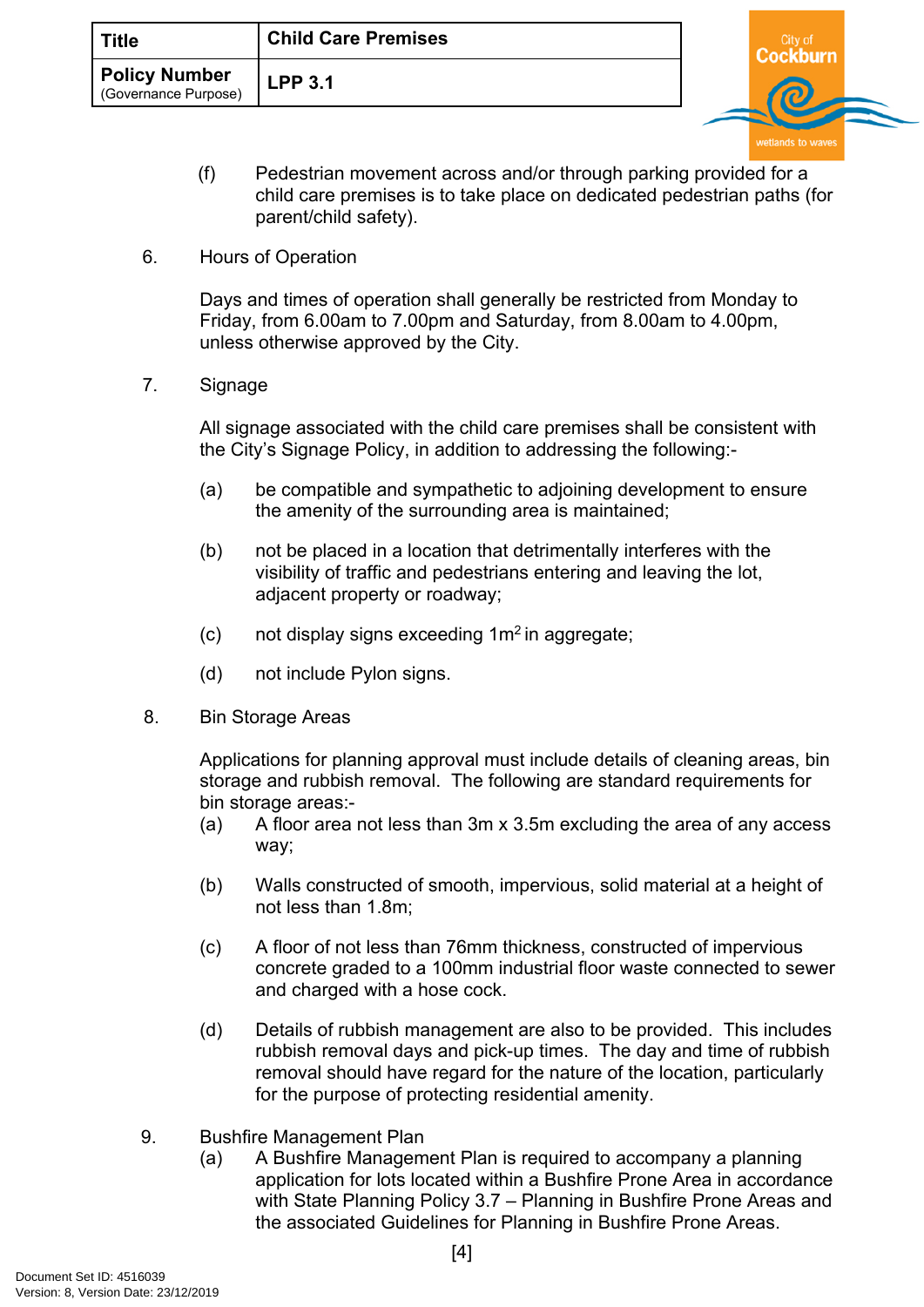| <b>Title</b>                                 | <b>Child Care Premises</b> | City of |  |
|----------------------------------------------|----------------------------|---------|--|
| <b>Policy Number</b><br>(Governance Purpose) | <b>LPP 3.1</b>             |         |  |
|                                              |                            |         |  |

(4) Information required on applications

The City requires applications for child care premises to be submitted with adequate information to enable a detailed assessment of the development to be conducted, including (but not limited to):

- a description of the proposed activity
- numbers of adult and non-adult staff to be employed
- days and hours of operation
- number and age of children proposed to attend the centre

One set of scaled, site, floor and elevation plans of the development illustrating:

- the entire site and structures thereon, including shade structures
- the internal layout of the buildings
- access points, driveways and individual car parking areas
- a schedule of materials, colours and finishes
- existing and/or proposed landscaping including major plant species
- intended front and side fencing
- number, location and size of any proposed signs

The City may require noise and traffic impact assessments to be submitted prior to determination of the application, whilst details of waste management (rubbish disposal times) and regular delivery times to a site are also to be provided.

Applicants are advised that if existing buildings are being converted into a Child Care Premises, compliance with the Building Codes of Australia (Fire Regulations) is required.

(5) Advertising

Pursuant to TPS 3 - all proposals for child care premises shall be advertised for a period not less than 14 days.

#### (6) Other Approvals

In addition to gaining Planning Approval from the City to develop a child care premises applicants are encouraged to discuss their proposal with the relevant government licensing and regulatory agencies. The outcomes of these discussions should be presented to the City as part of any application in order to facilitate the assessment process.